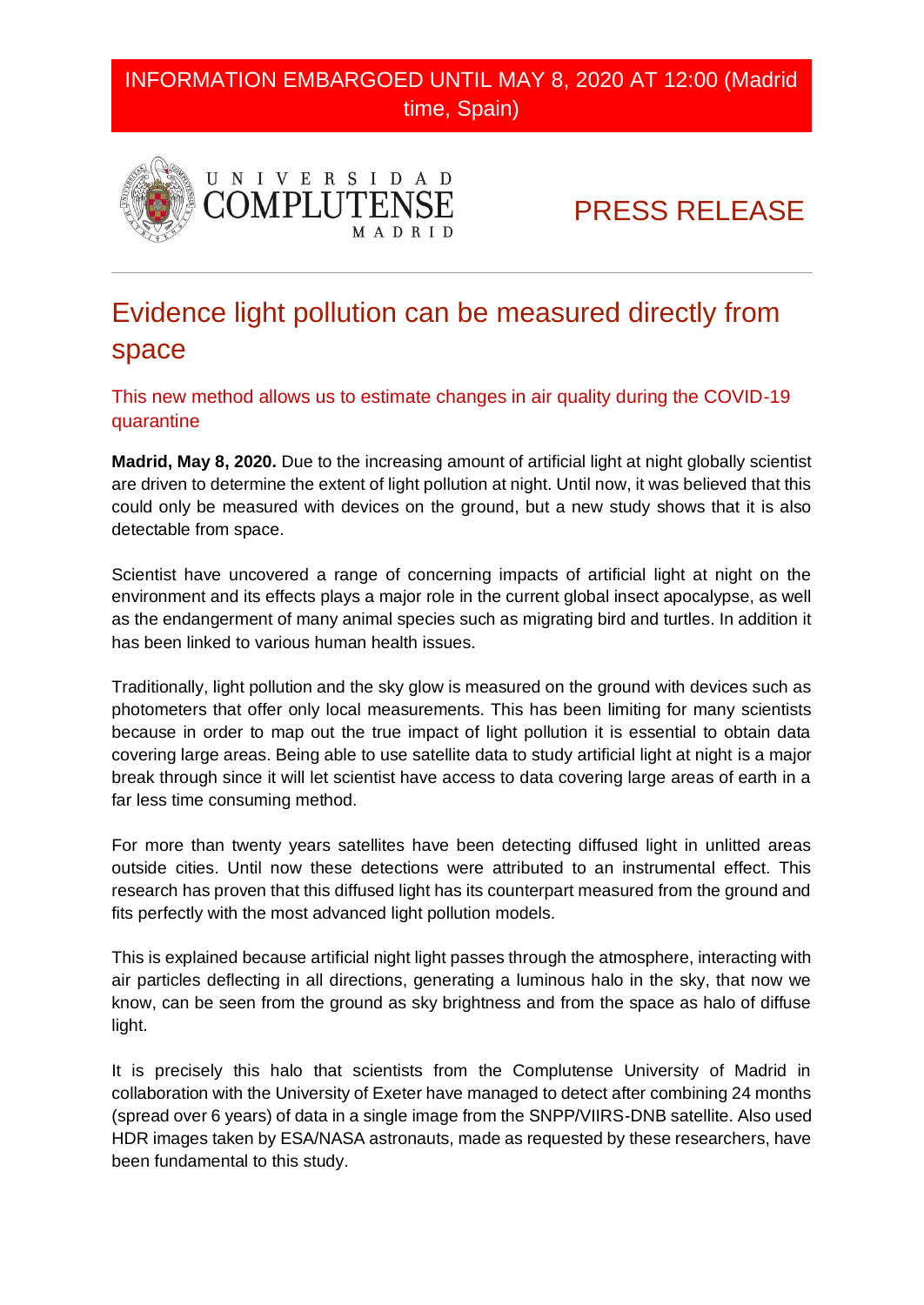

One of the HDR images used by the researchers in which the halo produced by the artificial night light in Madrid is observed. Credit: Alejandro Sánchez de Miguel /ESA / NASA

The doctor in astrophysics Alejandro Sánchez de Miguel, is the first author in the recently published [article in Scientific Reports \(Nature group\)](http://www.nature.com/articles/s41598-020-64673-2) in which the details of this study are collected. According to this researcher, the key was in the mountains. "*The values obtained from satellite in places like Rascafría, which is protected by the port of La Morcuera from light pollution generated by Madrid, are too low compared to those predicted by models that do not take into account the shape of the terrain. This made us think that these direct measures could improve current models. In addition to simplifying data acquisition. "* Sánchez de Miguel explains.

"We observed this effect on 3 different satellites, that could not be an instrumental error as has been speculated for the past 20 years." Jesús Gallego, professor in astrophysics at the Complutense University of Madrid, tells us.

The shielding of the halo is not only observed in the capital of our country. The light emitted by the central area of the city of Los Angeles screened by the elevation of the San Gabriel Mountains, which produces darker values than expected in the Los Angeles National forest zone.

*"The values of this halo could be affected by the measures of confinement and social distancing taken to slow the advance of the coronavirus. El sky brightness depends on the amount of suspension aerosol and disperse the artificial light as we know, air pollution has dropped sharply due to the decrease in human activity. "* the researcher points out.

Thanks to these results, scientists have developed a [new application,](https://pmisson.users.earthengine.app/view/trends) still in beta, from which the value of sky brightness and its evolution can be consulted anywhere on the planet outside of urbanized areas. It is a map with direct measurements and not data produced by a theoretical model like those that existed until now.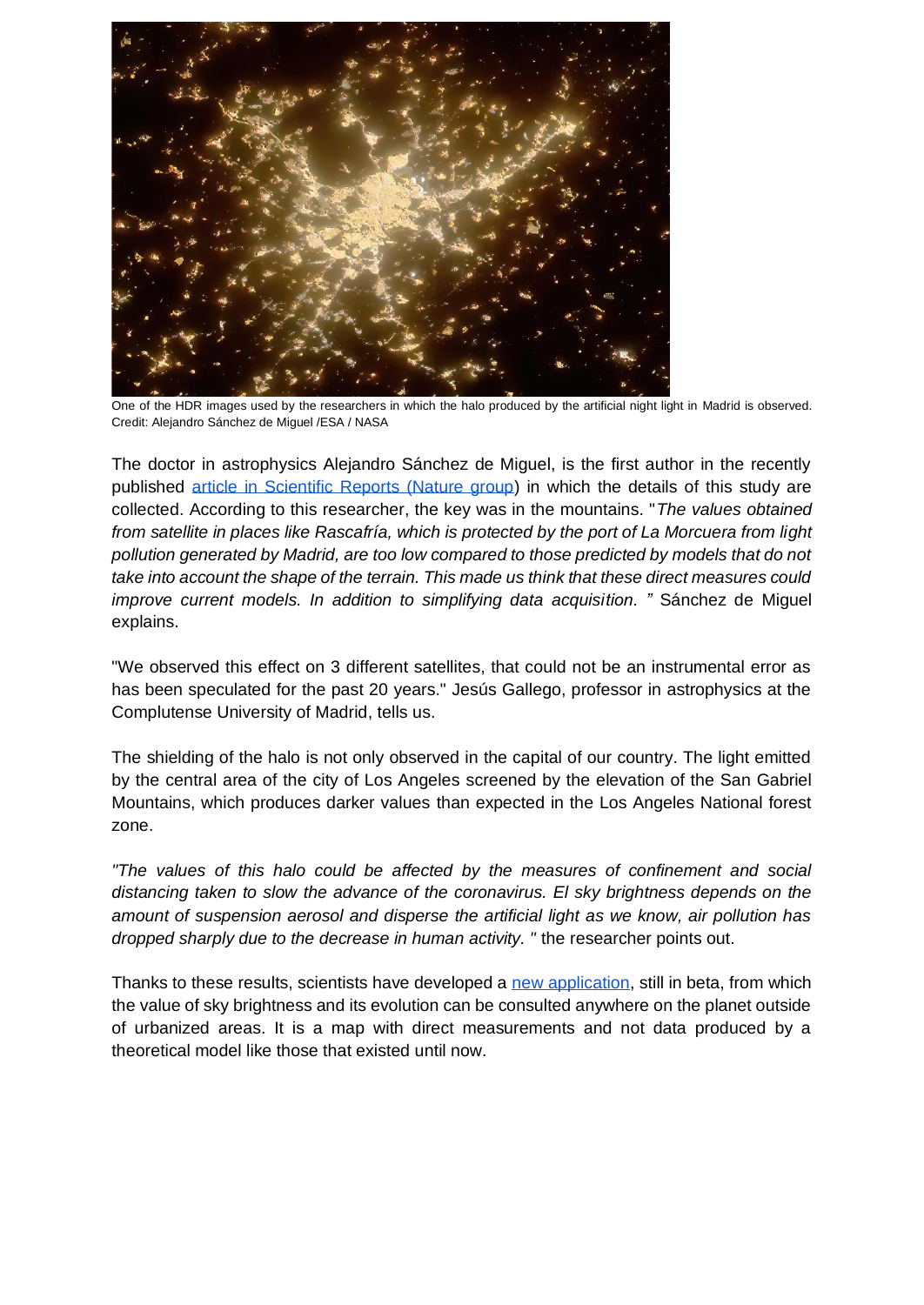

Capture of the new application. To carry out this study, 6,753 kilometers of measurements were used throughout the community of Madrid. Credit: Alejandro Sánchez de Miguel et al. / NASA / ESA.

To detect diffuse light in the atmosphere, it was necessary to use images made with long exposure from space. However, it is not easy to make these types of shots on board the International Space Station, which is moving at a dizzying speed of almost 28,000 km / h.

An instrument of the European Space Agency (ESA) has allowed researchers to work with this type of images. Nightpod consists of a camera installed on a motorized tripod that compensates the displacement of the Space Station by following the movement of specific points on Earth automatically. In this way, the city to be photographed remains within the frame and the end result is a focused image even in long exposure shots.



Astronaut André Kuipers aboard the International Space Station along with the NightPod instrument that made this study possible. Credit: ESA / NASA

The results of this project are good news for all researchers studying the effects of artificial night light, since they will not only be able to use the halo data to better delineate cities, but they will also save thousands of travel. kilometers to take measures as they have been doing until now.